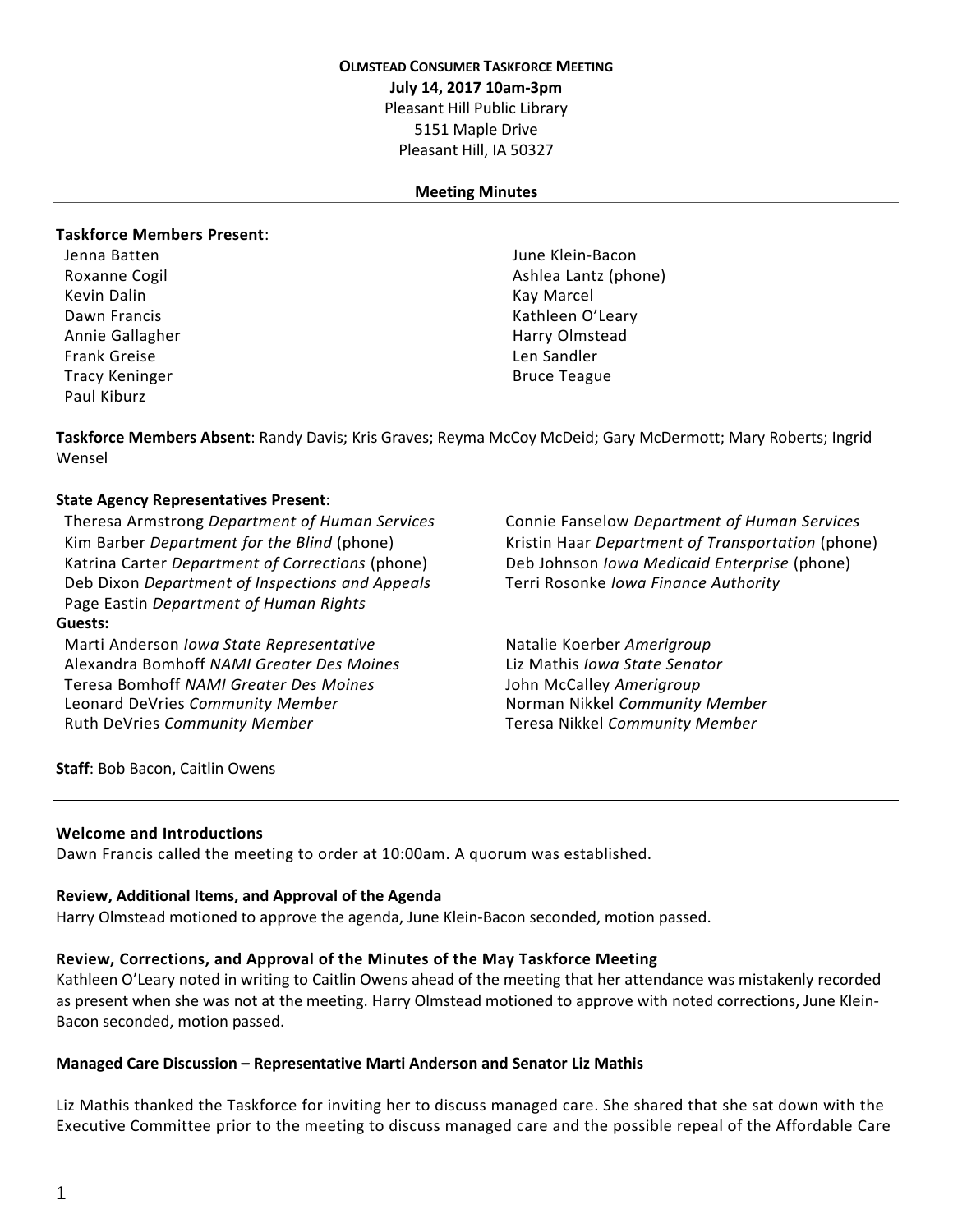Act and threats to Medicaid. She shared a brief overview of the history of managed care, including legislative actions related to managed care:

- **2015 Legislative Session:** When the legislature reconvened in January, Micheal Bousselot, a policy advisor for Governor Branstad, communicated to Senator Amanda Ragan and Representative Joe Bolkcom that the Governor was going to move Iowa Medicaid services to managed care. Initially both policy makers responded that in order to do so he would need legislative approval, but that was not the case. Senate democrats proposed several pieces of legislation during the 2015 legislative session aimed at stopping or slowing the roll out of managed care; proposed amendments to the MCO contract language; and heightened oversight.
- **Fall 2015:** Senators Mathis and Ragan visited DC in attempt to slow down implementation of managed care. CMS did intervene and moved the deadline from January 2016 to March 2016, and later to April 2016.
- **2016 Legislative Session:** Introduced legislation to sever the contracts; released 20 page bill with suggestions on how to better implement managed care and reimbursement structures. Bill was unable to get through House.
- **2017 Legislative Session:** Democrats lost the majority but continued to focus on shining a light on the issue to ensure the right things were being addressed, the relevancy was fully explained to policy makers, and personal experience stories were shared. Senator Mathis noted she met with Governor Reynolds at the end of the session to ask her to talk with providers, patients, and hospitals and consider the business side of the issues experienced under managed care.

Senator Mathis noted that the Executive Committee discussed the value of looking at other states for guidance, particularly Kansas who implemented managed care about two years before Iowa and have experienced a number of serious problems. She said other states show examples of how collaboration results in better results, citing Oregon convening a 40-member workgroup that met weekly for a year to discuss and design a managed care framework, and ultimately decided to carve out the long term services and supports population.

Representative Marti Anderson added that no state rolled managed care out as quickly as Iowa did, nor so many populations at once. She said most started with more stable populations and added the long term services and supports populations in later, or not at all. She said at least one state she knows of, Connecticut, actually got rid of managed care after seven years and transitioned back to a state managed system. She said before managed care Iowa Medicaid had administrative costs between 4-8% of the total Medicaid budget, and other states actually looked to Iowa as an exemplar of how to run a state Medicaid program. Senator Mathis noted that the administrative costs currently are at 12% which needs to be addressed, and should be lowering not escalating over time. Representative Anderson said Medicaid is entirely funded by state and federal tax dollars, and it is her opinion tax-payer money should not be used to make profits. She said the government is able to do complex and innovative things to deliver quality care because it is not seeking profit, and that it is not profitable to investigate child abuse, run prisons, or do state patrol so it shouldn't be profitable to run Medicaid either.

Senator Mathis said she thinks Iowa needs to consider carving out the waiver populations from managed care at least for enough time for IME to address the infrastructure for that program and cost containment that doesn't compromise care. Representative Anderson added that there is a precedent for that in how Iowa carved out the family planning program, and that it might give the MCOs more of an opportunity to survey and do well if they can first focus on more stable, predictable populations.

Senator Mathis shared that she is concerned about the impact of a repeal of the Affordable Care Act on the Medicaid expansion population. Additionally, she said if CMS does not approve Iowa's stop-gap measure to address the loss of insurers in Iowa's insurance marketplace 11,000 children could lose their insurance. She said a group of policy makers asked the Governor recently if those 11,000 children could buy into Hawk-i insurance, and she expressed willingness to consider it. She said Director Foxhoven was also at that meeting, and she had a pre-meeting with him to discuss how Medicaid block grants could impact the state.

Senator Mathis [\(liz.mathis@legis.iowa.gov\)](mailto:liz.mathis@legis.iowa.gov) and Representative Anderson [\(marti.anderson@legis.iowa.gov\)](mailto:marti.anderson@legis.iowa.gov) asked for their contact information to be included in the meeting minutes and shared with the Taskforce, and encouraged individuals to contact them with issues. They both noted the importance of letting them, and other policy makers, know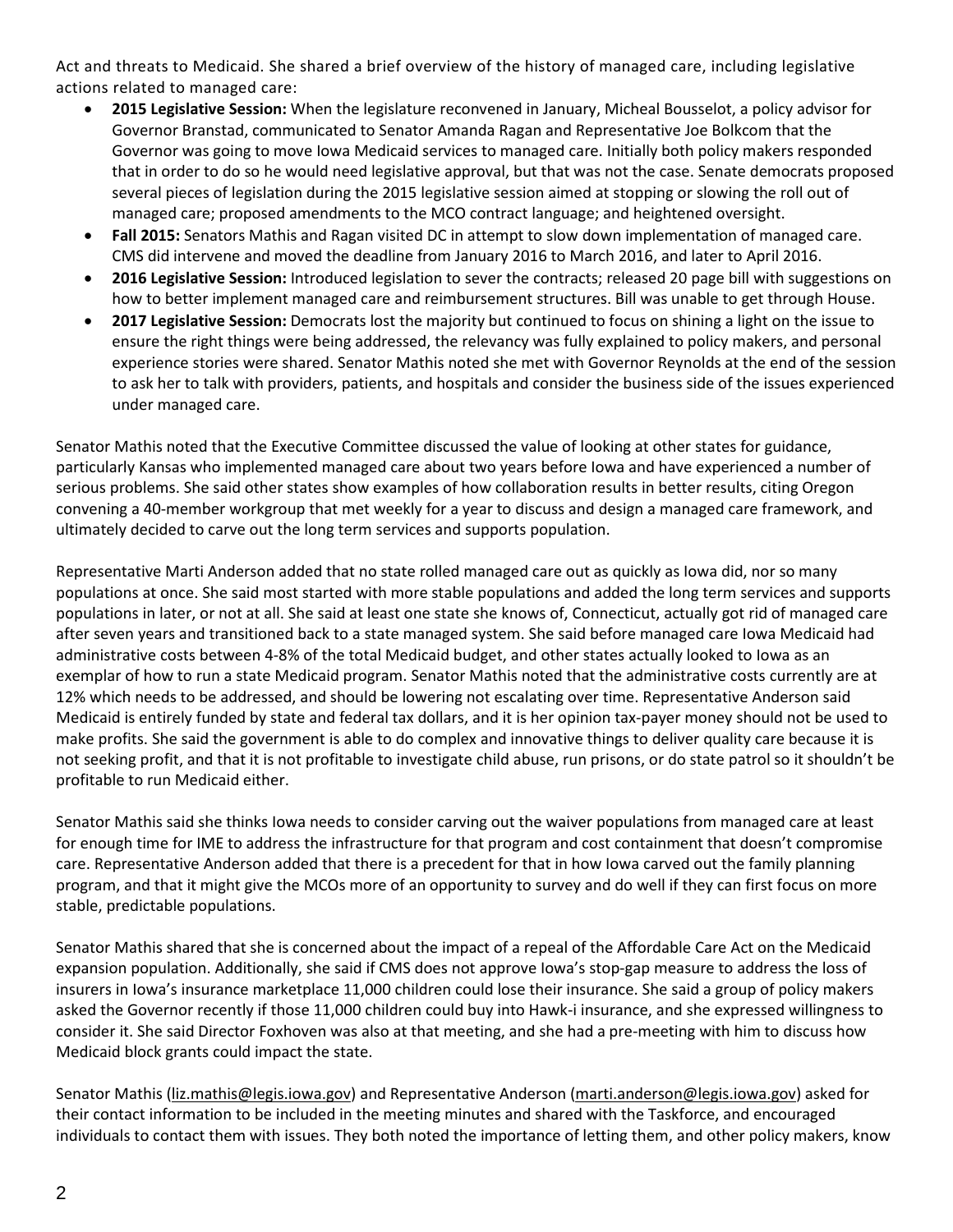what issues people are encountering, and also what is working well. They both said they keep de-identified files of personal stories because examples are very useful when discussing these issues with policy makers and the public.

# *Questions/Comments:*

Kay Marcel shared that the Taskforce reviews the monthly reports from the Managed Care Ombudsman Program and the majority of the complaints seem to be around denials of service. She asked if a reason has to be given when an MCO denies services. She added that she is asking because she comes from a state that did managed care for the general Medicaid population, and after years of planning and discussion have still not included individuals with disabilities. She said one of the reasons that population has not been included yet is the extensive process to be evaluated for services and identify a level of care. She said most states use a field-tested instrument that identifies a person's service needs, and the results inform the care plan. She said in Iowa those results used to go to the state, but now go to the MCOs who either approve it or don't. Kay said if services are based on anything other than that assessment, a person's health and safety are jeopardized. Senator Mathis shared that individuals usually get a reason for service denial once they go high enough up the chain. She said she thinks one reason for service denials is because of the direct care workforce shortage. Representative Anderson said it is imperative in her mind that people receive clear communication about why a services is being denied and how to appeal that decision. Kay added that the state contractor who conducted the assessment for her son did a wonderful job, but she is still concerned about what the people making decisions about services are doing with that information. Bob Bacon added that the MCO contracts contain several references to *Olmstead*, including the statement that "for members who require individualized, enhanced staffing patterns to support them in a less restrictive setting, the Contractor shall not reduce the enhanced staffing arbitrarily."

June Klein-Bacon noted that it isn't necessarily services being denied, but that they have to be provided under a certain rate, so there is a reduction in reimbursement and providers cannot sustain the necessary services within the rates that are being offered. She said the caps for each waiver are in code, and before managed care if there was clinical documentation that said a person on the brain injury waiver needed daily services like a group home, staff would write an exception to policy and submit to IME because all of those services cost more than the cap and they were routinely approved.

Annie Gallagher noted that all of the issues being experienced under managed care are heightened in rural communities, and she is particularly concerned about increases in ER visits, and weakened supports provided by MCO case managers to individuals with mental health challenges.

Dawn Francis shared that Senator Mathis expressed to the Executive Committee that an issue they may want to focus on is developing a strong, adequate mental health and direct care workforce. She said issues that need to be looked at are how to recruit and train people, possible collaborations with universities to admit more individuals into programs like social work, working with community colleges to increase their awareness of the issue and promote direct care courses and certifications, and advocacy around increasing pay.

## **Department of Human Services Update – Theresa Armstrong and Deb Johnson**

Mental Health and Disability Services Update (Theresa Armstrong): Theresa Armstrong shared that progress is being made on the workgroups that were to be convened per legislation passed last session focused on addressing the service needs of the most challenging individuals so they can avoid hospitalization, and if they do require hospitalization that they are able to return to the community quickly. Each regions was required to form their own workgroup to discuss strategies specific to their own areas and service needs, and a statewide workgroup has also been formed that includes members from the regional workgroups and state agency representatives to concurrently address the issue from the state level.

She said a statewide workgroup will likely have its first meeting in August to allow time to orient the new Director to the project and get his input, and the regional workgroups are already meeting. Theresa shared that each region must submit a plan in October, and are looking at how to address the issue from multiple angles; including braiding funding and services to make sure that the supports available are less fragmented. Issues that have been discussed at regional meeting include the need for direct care providers to be well trained in de-escalation and crisis prevention to alleviate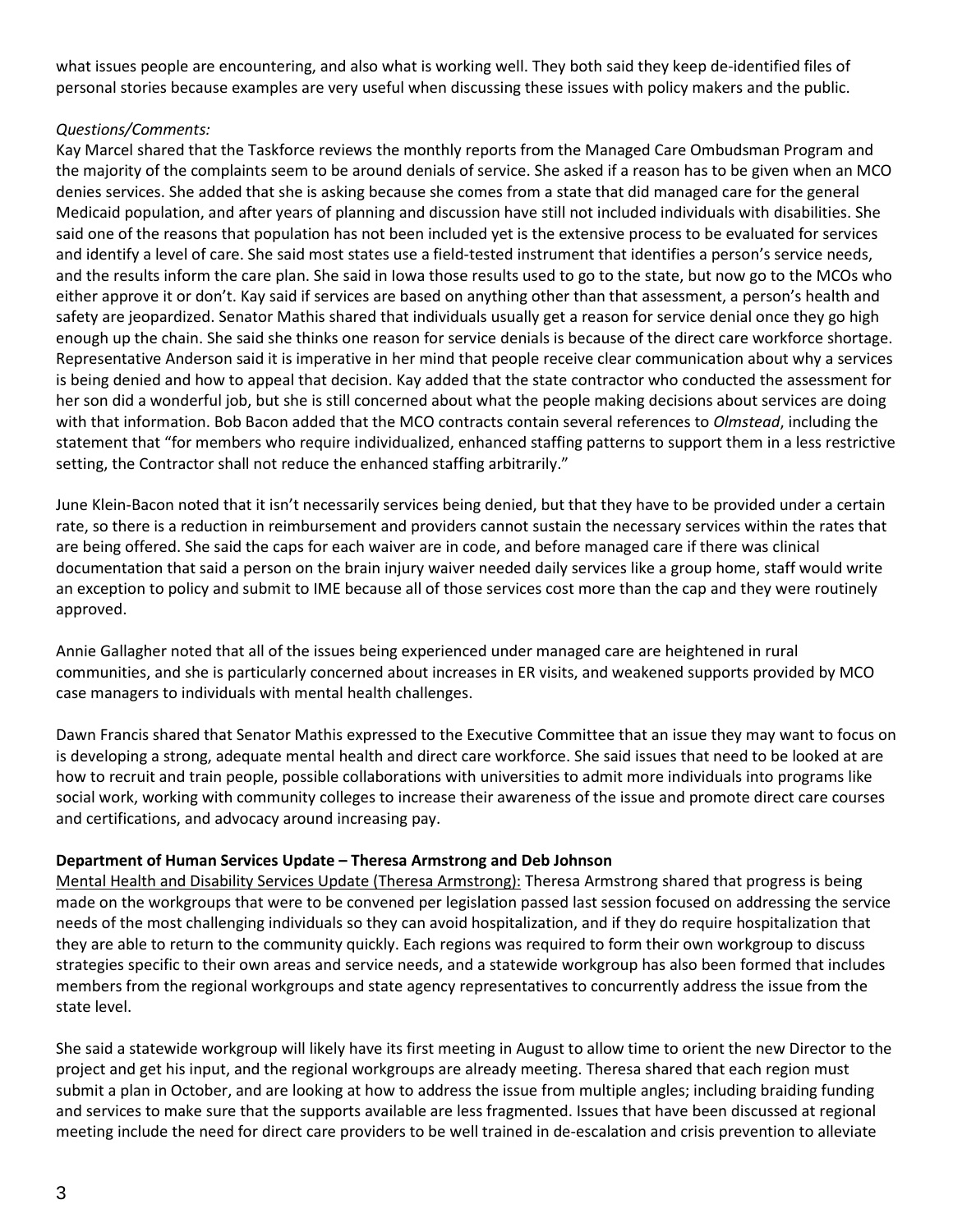some of the behaviors from happening in the first place; and plans for law enforcement and healthcare providers to get involved more quickly in order to avoid presenting at the ER when possible.

Theresa shared that DHS and the regions are discussing several data points to use to measure the outcomes that come from the work of these groups. She said they know they do not want people going to jail because of mental health issues, or waiting in ERs for long amounts of time and will be looking at how to measure and report on those outcomes.

Theresa shared that the statewide workgroup meetings will be open to the public and information will be shared through the usual channels DHS distributes information. She said individuals can also email Julie Maas [\(jmaas@dhs.state.ia.us\)](mailto:jmaas@dhs.state.ia.us), who will be providing staff support to the workgroup, if they would like to be added to the distribution list to receive information about the workgroup and scheduled meetings. DHS will submit an initial report to the legislature in December 2017 outlining how the state and regions plan to address the issue, and a second in December 2018 to report on the progress made.

Theresa shared the Children's Mental Health and Wellbeing Workgroup will be reconvening, in September or October. They will be revisiting the work they have done previously related to the children's crisis services planning grant put out last year and the children's learning labs. She said she cannot give details on the children's wellbeing collaborative because DHS is in the process of releasing an RFP and contractural procurement, but the Department will be releasing that RFP in the next week or so and it will be available for viewing online. The appropriation and requirements for the children's wellbeing collaborative were set forth in HF 563.

Theresa shared that she and Rick Shults had a meeting with Director Foxhoven to bring him up to speed on the Olmstead Plan, and have shared the draft plan for him to review. She said they will be moving forward as quickly as possible with his feedback. She shared that Connie Fanselow also presented the Olmstead Plan to the MHDS Commission at their May meeting.

## *Questions/Comments:*

Teresa Bomhoff asked if Broadlawns Medical Center would be required to submit a service plan on addressing the needs of individuals with complex needs. Theresa Armstrong said yes.

Teresa Bomhoff asked for clarification on issues related to billing codes that have been expressed by service providers and regions. Theresa Armstrong said there are new services that need codes and services that have been modified that need new codes, and IME is working hard to move the new codes forward, but it is more complicated than it might seem. Examples include modifications to mobile crisis response that now allow bachelor's level professionals to provide those services, and new services like residential crisis services, both of which require new codes. She said MCOs should still be able to reimburse for these services while the codes are being developed, and she talks frequently with providers to help walk them through how to do that.

Iowa Medicaid Enterprise Updates (Deb Johnson): Deb Johnson shared that IME has been working on extending procedure codes for crisis services like Theresa mentioned.

Deb shared that CMS is now allowing Medicaid to pay for stays of up to 15 days in qualifying Institutes for Mental Diseases (IMD), whereas previously they were excluded from the Medicaid program. In Iowa the two remaining mental health institutions are the only qualifying facilities. She said IME views this as a positive because they will be able to serve people short term in mental health institutions instead of only inpatient units in hospitals, and draw down the federal Medicaid match for stays less than 15 days. She said Medicaid eligibility would not be impacted by a 15 day stay either, which is also a positive.

Prior to the meeting the Taskforce asked Deb to provide more information about the charge to the MCOs to provide training and role clarification to Independent Support Brokers (ISBs). This issue was discussed when the Taskforce met with Amerigroup leadership in late June. John McCalley provided additional detail from that conversation saying he shared with the members of the Taskforce who were able to meet with Amerigroup in June that there was a requirement for all three MCOs to collaborate to develop and implement a training for ISBs. He said prior to managed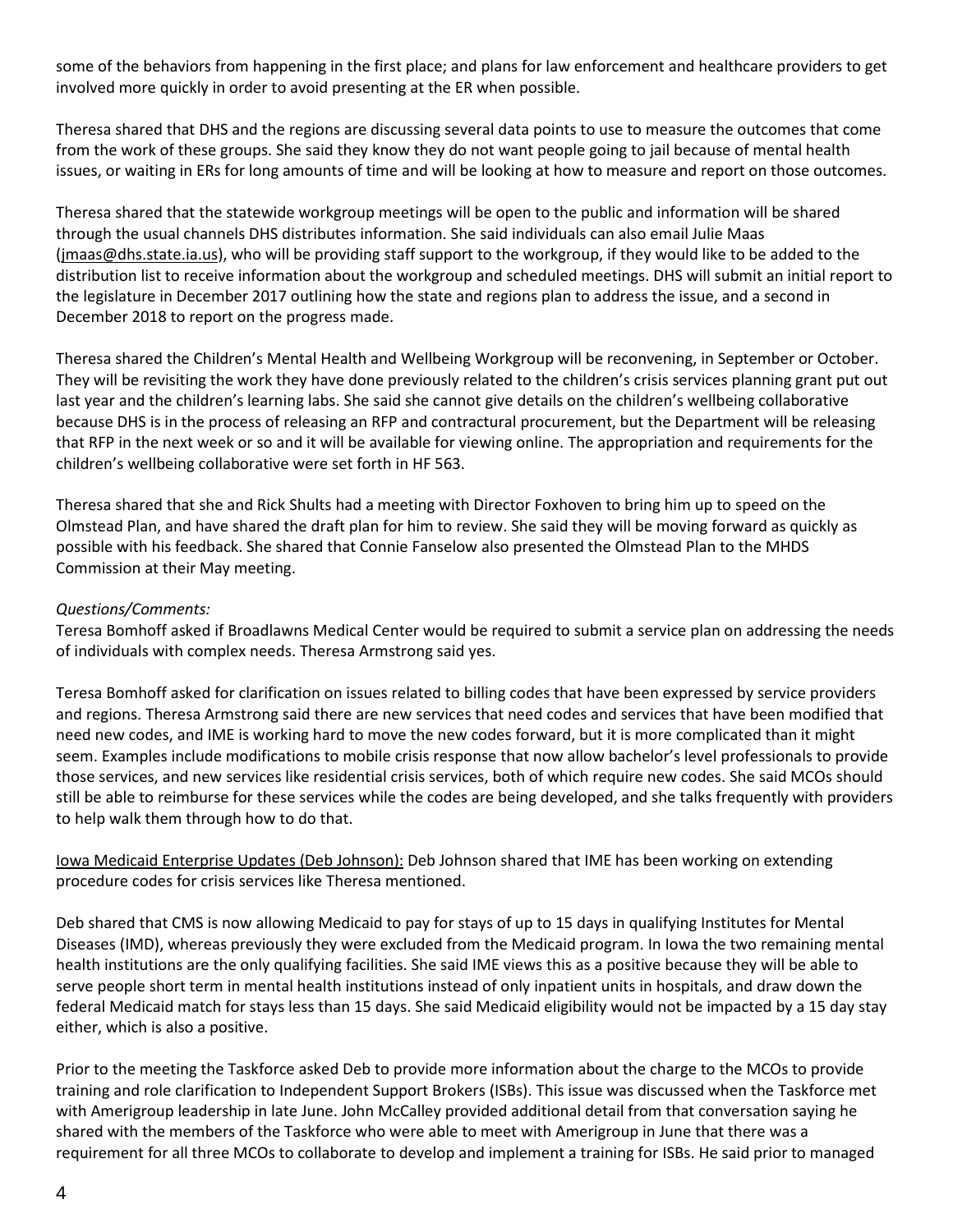care a small number of ISBs were relying on case managers to do part of their work, and the training is partially meant to clarify roles. He said there were a small number of ISBs who had objections to the training because it was more regimented than what they were used to doing, and they have also seen a natural attrition of ISBs retiring or moving to other positions and had new ones come in. Deb added that the roles for ISBs and case managers are in Iowa Code, but they are also directed by the member and ultimately IME wants the member to be doing as much as they can. She said she sees how the relationship between the ISBs and case managers can get confused at times.

The Taskforce also asked Deb to speak about issues with waiver caps and exceptions to policy, which she said she was not able to directly address because of the class action lawsuit that was filed by Disability Rights Iowa.

Deb shared that IME is currently working on a big project focused on tiered rates for supported community living services provided under the ID waiver. She said in the past providers have been paid a daily rate for those services, and they calculated a rate floor which was the minimum the MCOs could pay. She said this was based on a model that was built when the counties still paid the non-federal share of Medicaid. She said it was an administratively difficult methodology that served its purpose, but it is necessary to look at a different model that is more compatible with the current service delivery model. Deb said the new system will use the information collected through the standardized assessment process that is conducted by people who are reliably trained, and create tiers rates based on identified needs. She said providers will need to meet service needs within the global dollars they receive, which is different from what providers are used to. She said the new rate system will be phased in and IME has been focused on supporting providers as best as they can within the timeline the legislation gave them to implement. She said her message to the Taskforce is that those assessments are very important, and it is important for members needs to be met and for people to understand what is happening before they sign off on the assessment.

# *Questions/Comments:*

Roxanne Cogil asked if fee-for-service ISBs can attend the training created by the MCOs. John McCalley said any ISBs who are working exclusively with individuals on fee-for-service Medicaid would go through IME for training, and Deb added that she is not sure there are actually any ISBs who only serve fee-for-service individuals.

Roxanne added she was glad to hear about this training because she has experienced a lack of follow through with ISBs in the past. John McCalley said that is an issue the MCOs have identified, and they want to recruit more qualified individuals who can help people self-direct. He said Amerigroup is trying a program called "My Support" to help recruit people across the state. He said recruiting ISBs is especially challenging, and asked if the Taskforce might be able to help get the word out that CCO members or others who would like to self-direct their care could benefit from having more ISBs available county to county. Dawn said the Taskforce could certainly get information out to people, but would need more details. Deb said people can contact HCBS specialists around the state, and there is a map online, as well as information on the DHS website explaining what ISBs do, and a CCO handbook. Dawn said the Taskforce would be happy to get something put together and share with Deb before sending out.

Teresa Bomhoff asked if the point of the tiered rate system is to drive costs down. Deb said it is not meant to bring spending down, but to make sure the dollars are spread around the way they need to be, and when it was individualized it was not standardized. Teresa Bomhoff said she wishes IME would have been more transparent when developing this system and make it easier for people to understand because it is very complicated. Deb said they have convened workgroups of providers and really listened to their feedback because there are different models out there. She said they will be doing trainings and targeted communication before rolling the new system out, and agreed that reimbursement is incredibly complicated.

Bruce Teague said a lot of the assessments for clients he serves were done 2-3 years ago and might not reflect current the needs of the member. He asked if there are protocols in place for when there are changes to a members' needs and they may move to a higher or lower tier. He added when Iowa started using the SIS a lot of the questions were answered with the supports a person was currently receiving in mind, rather than what they could do without the support of staff which means that they weren't truly capturing a person's needs. Deb said she has heard that from other providers as well, and it is important for providers to know that the SIS has to be done every three years, but if there are significant changes it can be conducted again. She said there are a range of needs within each tier, so it would take quite a bit for a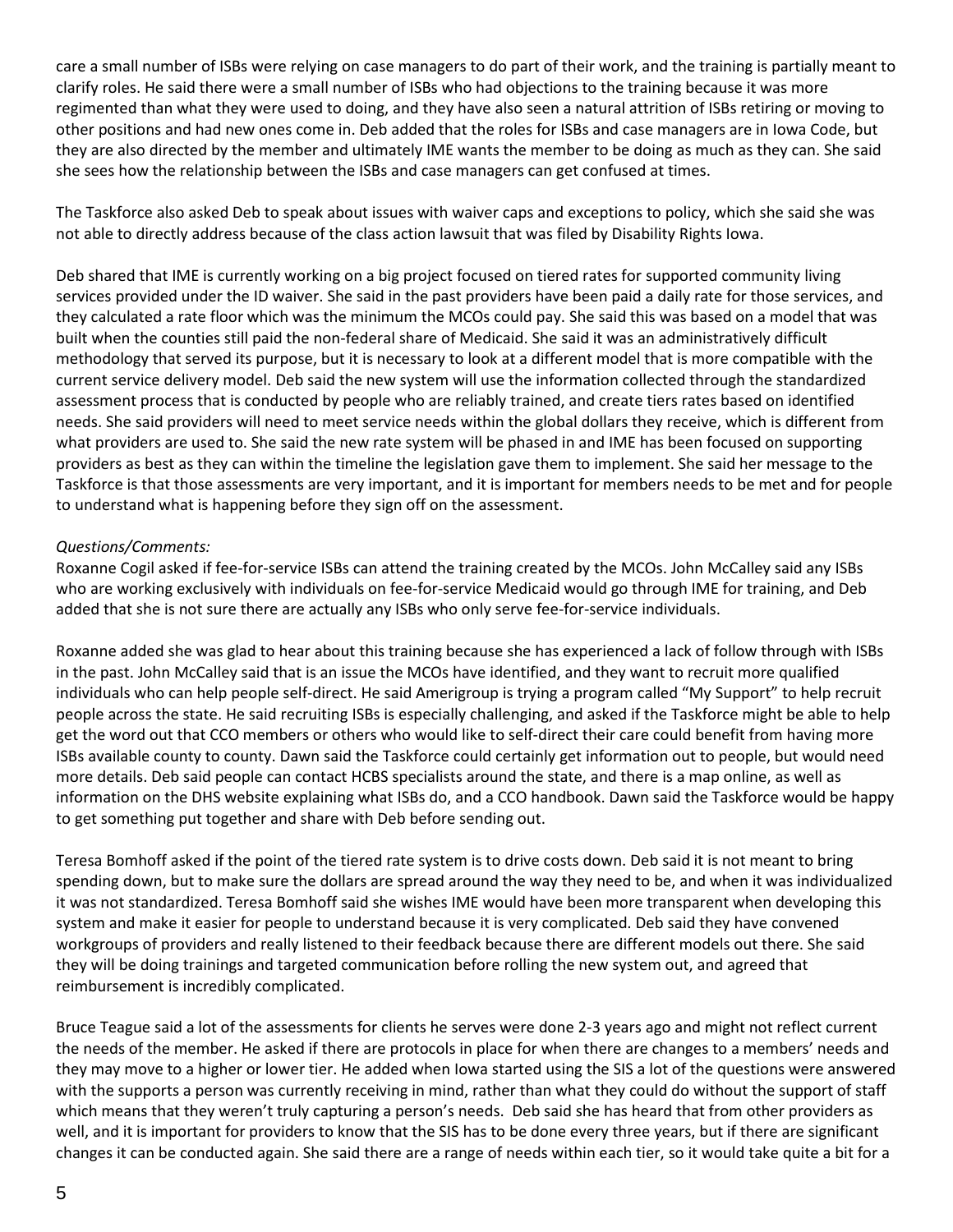person to move from one tier to another. Bruce added that there seems to be a conflict of interest when the assessment results are determining which service tier a person will fall under. John McCalley said the MCO contracts make it clear that they have to conduct conflict free case management, and provide services and supports according to assessed need. He said they encourage members to invite family members, providers, and others to be part of the assessment process. He said Amerigroup is distinct among the MCOs because their assessment team is trained and licensed to administer the SIS. Deb added conflict free case management was a requirement before managed care and the model has not changed. Harry Olmstead said he was unaware of the concept of conflict free case management and would guess other members are too.

## **Appreciation of Service – Dawn Francis**

Dawn shared that Bob Bacon is retiring after 39 years working for the Center for Disabilities and Development, and the Taskforce wanted to take a few minutes to acknowledge the impact he has had on the lives of countless Iowans and the disability service system. Bob's passion, knowledge, and ability to be persuasive yet inviting has been a driving force of Olmstead implementation in Iowa since the Supreme Court decision was handed down almost exactly 18 years ago. Bob has been a steady and guiding leader, who has a gift for bringing people together and conveying his knowledge and passion in a way that makes others want to get on board. Dawn shared that Bob has been a champion of the Taskforce and its members since its start, and he will be greatly missed, but the Taskforce will carry on his legacy and keep working towards a life in the community for everyone. As a gesture of appreciation for Bob's impacts on disability service system and countless individuals, the Taskforce is planting a tree in his honor at Systems Unlimited in Iowa City.

# *Questions/Comments:*

Bob thanked the Taskforce and shared that he has traveled to Des Moines thousands of times throughout his career, and it holds symbolic significance to him that his final trip as an employee of CDD is for a Taskforce meeting. He talked about getting involved with the Taskforce in the early 2000s as a contractor for DHS, and suggesting to Governor Vilsack that he mimic at the state level the executive order put out by George W. Bush requiring federal agencies to respond to Olmstead, which he did in issuing Executive Order 27. Bob said he is retiring from CDD, but not the disability movement. Bob shared that he believes community integration and disability rights are not partisan issues, and said he believes the most important thing when trying to influence someone is how they feel when they are with you.

## **Disability Rights Iowa Update – Cyndy Miller**

Handouts (LINK): How to be Your Own Best [Advocate:](https://www.iowaaging.gov/sites/default/files/library-documents/Full%20Book_Spreads.pdf) A Guide on How to Navigate Managed Care in lowa

Advocate's Guide to Managed Care: Cyndy Miller from Disability Rights Iowa shared information about the recently published guide "How to be Your Own Best Advocate: A Guide on How to Navigate Managed Care in Iowa" (linked above). The guide was a collaboration between DRI, the Managed Care Ombudsman's Office, and ID Action. Cyndy said most of the work DRI does with managed care is related to appeals and grievances, but they realized there was more people needed to know. She said the goal was to provide necessary background information, definitions, resources for further information, and other information people need to understand their rights, while keeping the guide a manageable length. The guide covers managed care enrollment; member rights and responsibilities; grievances, appeals, and state fair hearings; important topics for members such as person-centered planning, case management, medical necessity, prior authorization, level of care, emergency care, and second options; where to go for further assistance; and guidance on how to advocate in a healthcare setting. The guide also includes a sample appeals letter, sample member request for a state fair hearing, and service plan criteria for waiver members. Cyndy said the guide is available online, and they welcome feedback on its content and usefulness.

Medicaid Managed Care Class Action Lawsuit: Cyndy provided a brief overview of the recently filed class action lawsuit against the Iowa Governor's Office and Department of Human Services, and said she can answer general questions but cannot go into great detail. She said the lawsuit alleges that ending or reducing home and community based services that the plaintiff's rely on in order to live in the community violates the ADA, Section 504 of the Rehabilitation Act, and Medicaid Act; and the failure to give legally required notice of terminations or reductions and the opportunity to contest violates the Due Process Clause of U.S. Constitution. The six plaintiff's utilize services on three of Iowa's seven home and community based waivers (brain injury waiver, intellectual disability waiver, and physical disability waiver), which means that anyone in the state who also utilizes services on one of those waivers automatically fits into the class.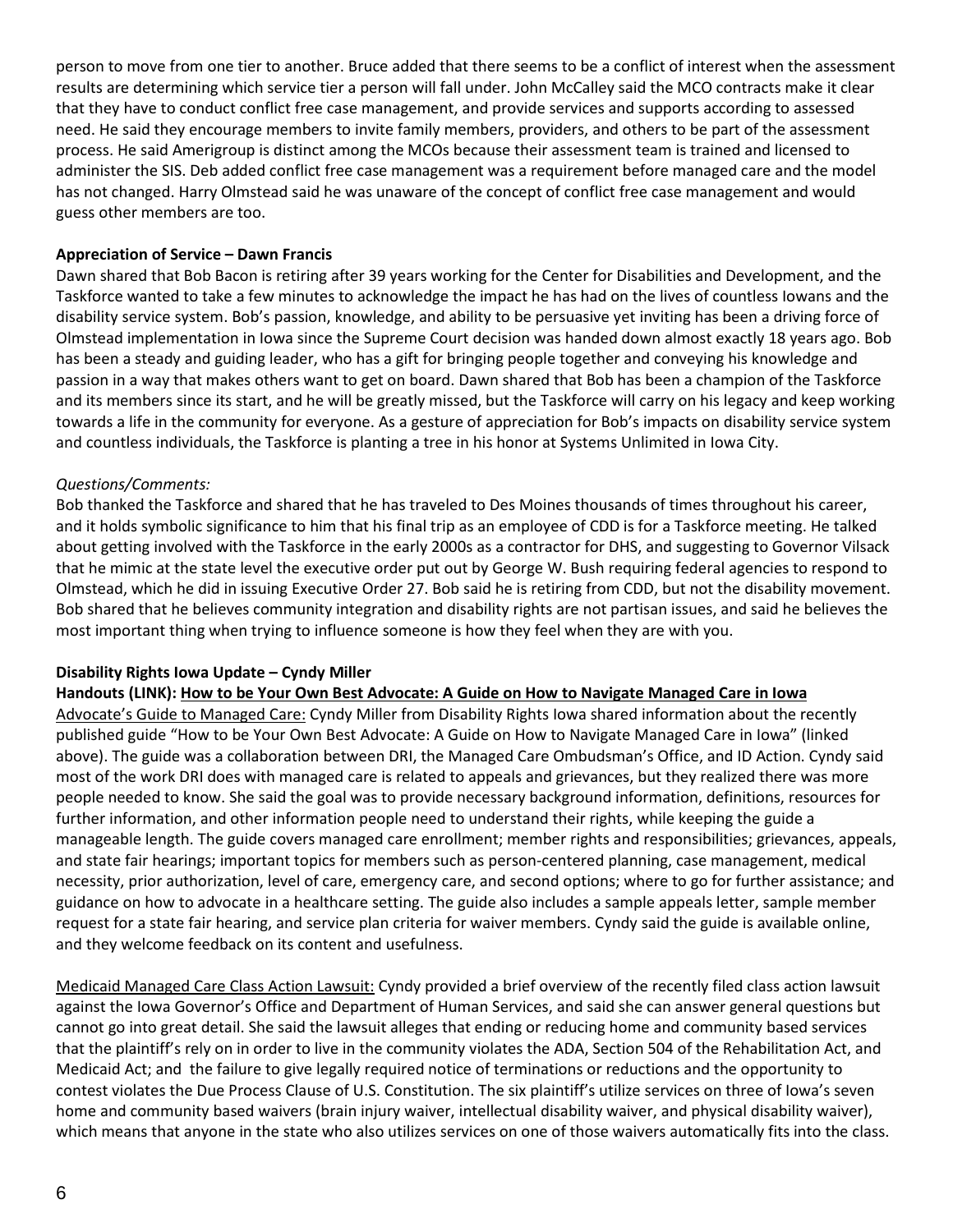She said DRI feels strongly that if an issue is coming up over and over again it is important to address it, and encouraged the meeting attendees not to be afraid to join with others to address the issues they, and others, are experiencing. She said often issues are addressed in silos, but coming together is a more effective way to address systemic issues.

# *Questions/Comments:*

Harry Olmstead asked what reading level the guide was written at. Cyndy said it was written at a sixth grade reading level.

Frank Greise said he has heard that one of the MCOs is not notifying people when services are cut, and asked if DRI is aware of this. Cyndy said yes, they have been hearing that for the last six months across all three MCOs. Kay Marcel asked if notice of termination or reduction of service has to include the reason why. Cyndy said there are federal regulations on what has to be in the response, which is explained in the guide, and there can also be partial denials which are all important to understand, as well as how long a person has to appeal. She said if someone wants to continue their benefits they have ten days from when they get the letter to appeal in order to maintain the pretermination/reduction rate throughout the appeals process. Kay noted that schools can't decide not to provide a certain level of therapy because they don't have the money thanks to the Individuals with Disabilities Education Act, so it seems like the state and managed care organizations should not be able to do what they are doing. Cyndy said that Medicaid is an entitlement program, and an argument they are making is that funding cannot be used as a reason to cut services.

# **State Agency Reports**

Iowa Finance Authority (Terri Rosonke): Terri Rosonke reported that IFA is working in collaboration with Senator Mathis and other local partners to hold a series of community conversations related to supported housing in the state. She said supported housing is rental housing with wrap around services, usually targeted to people who have disabilities and/or are experiencing homelessness. She said the first one will be in Dubuque on July 25<sup>th</sup>, and the tentative plan is to hold additional meetings in Carroll and Des Moines this fall.

Terri shared that the draft Qualified Allocation Plan (QAP) for IFA's Low Income Housing Tax Credit (LIHTC) program was recently approved by the board of directors and will be out for public comment through August 22<sup>nd</sup>. Of note to the Taskforce were some changes to the Olmstead scoring section, and elimination of the targeting plan.

Regarding the targeting plan she said IFA has received a lot of push back for several years that they are too heavy in terms of incentives to create fully accessible housing and that there is more supply than there is demand, which has been a struggle for the agency. She said she believes the intent of the eliminating the targeting plan requirements was to focus more on the fully accessible units. The federal requirement is that 5% of units have to be fully accessible, but IFA has required 10% for years. The 2018 QAP is proposing to focus on 10% and try to make sure those are actually leased to people who require the features of those units. She said she doesn't think eliminating the targeting plan is necessarily a bad thing, rather a change that will allow them to focus more on the accessible units and make sure people who need them get connected with them. She said she welcomes feedback on that, and she will also be thinking a little bit more about how those changes will play out.

June asked if IFA had any feedback from developers or others on why units are not getting used, whether it was because of rent prices, criminal records, or other factors. Terri said they don't have any hard data and have found it to be relatively difficult to capture. Anecdotally she said she thinks it is a combination of factors, and even though low-income tax credit properties have "affordable" rent, it may not be affordable to someone who is at an SSI level of income especially if they don't have some form of rental assistance. She said advocates continue to say that finding accessible rental properties is an issue, and they would like to better understand the discrepancy between their experience and what developers are reporting, but the targeting plan does not seem to have been making a meaningful difference since its inception three years ago. She said she thinks the held for occupancy rule, which requires properties to hold accessible units upon initial occupancy and an additional 30 days after it is turned over for individuals with disabilities.

Terri shared that IFA is proposing some language to clean up administrative rules for the HCBS subsidy program in August that would not take effect until late November at the earliest. The HCBS rent subsidy is currently available to individuals who are receiving services from one of the waivers, and they are suggesting adding individuals who receive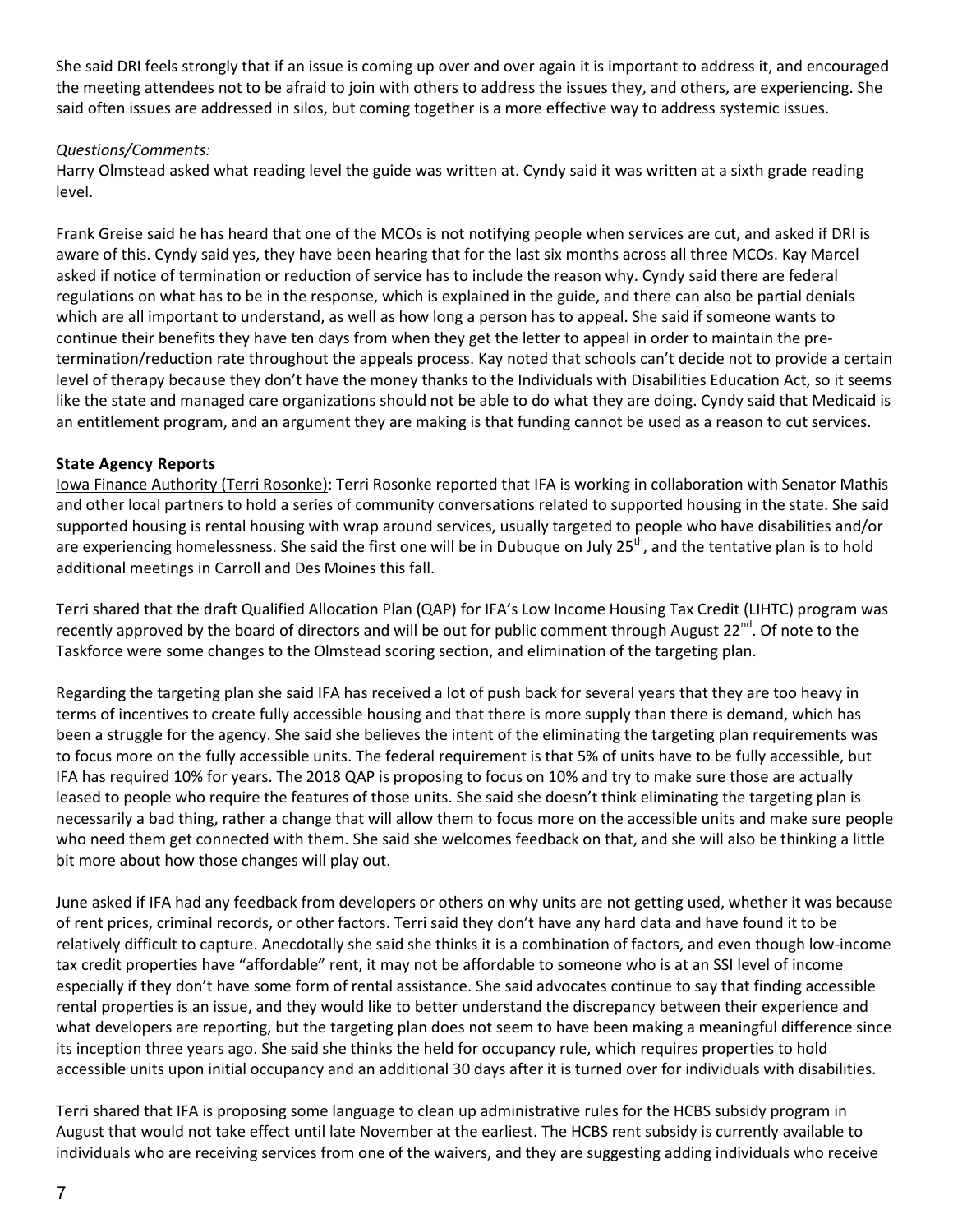habilitation services as a qualifying group. She said they typically have a waiting list with just the waiver population, but currently there is no waitlist.

Kristen Haar (Department of Transportation): Kristen Haar from the Department of Transportation shared that they had a very successful passenger transportation summit on May 18th, and received positive feedback from attendees. A total of 115 people attended. She said there were panels dealing with riders, technology and transportation, mobility, etc. She said they have begun planning for 2018.

The DOT is continuing to encourage public transportation organizations to reach out to agencies who are going to be impacted by the HCBS settings rule so they are prepared when those changes go into effect. She said they are asking their human services partners to filter that information down to the local level so the transportation piece is all in place when those rules go into effect.

Roxanne noted she attended the summit and thought it was fantastic. Michele Meadors thanked Kristen and the DOT and said the summit was fantastic.

Center for Disabilities and Development (Bob Bacon): Bob shared that he appreciates that the Taskforce has always been so supportive of Iowa Compass, and is pleased to report that Iowa Medicaid is going to continue to fund it through June 2018 with rebalancing dollars. He said Deb Johnson has been a strong supporter of Compass and has helped keep the funding going because she recognizes that having a functional "no wrong door" was a requirement of the Balancing Incentives Program. He said he is not sure what will happen a year from now, but they will be looking into other funding like foundations and other sources that will promote the integration of disability and aging.

# **Taskforce Member Reports**

Frank Greise shared that he recently encountered a situation where he hadn't been paid by an MCO in a few months so he sent an email to IME, his democratic representative, and his republican senator. He said he talked about the payment issue and also the variety of issues he hears from consumers. He said the newly elected republican senator got back to him right away and said he should expect a check in two weeks and he did receive a check within that time. He said he wanted to mention it to build on what Bob Bacon shared earlier about the importance of working with people from both sides of the aisle. He said he has a meeting with the senator in a few days to discuss, and noted that new senators don't have a skin in the game; they didn't vote for this and they seem to be open to hearing about it and addressing it.

June shared that the Central Iowa Community Services region is having a conference next week, and that they are going to start funding some brain injury services. She also shared that there is a concussion awareness event in August and she will send out information to share with people who work with youth about concussion management. She said BIA also just put out an action alert related to the healthcare reform bills.

Roxanne Cogil said she encourages Taskforce members to be a voice at the table in their local MHDS region, and workgroups they are convening around complex behavioral needs are a good way to do so. She said it would be great for those meetings to have more consumer representation.

Kathleen O'Leary shared that on July 29th there will be a Women's March at the Iowa State Capitol in Des Moines starting at 2pm. She said the focus will be on health care and some people will be sharing their successful health care stories under the current system. She said she thinks it would be a good venue to tell the public about health care services, general services, for persons with disabilities like HCBS, independent living, etc. She shared that thought with the march organizers and they thought it was a good idea. She said individuals who have information, materials, or questions can contact her at koleary38@gmail.com.

## **Public Comment**

Leonard DeVries introduced himself, his wife Ruth, and Norman and Theresa Nikkel. He said they are from Pella and their adult children are served by the Christian Opportunity Center. He said last fall there was a meeting called for parents and caregivers to inform them that the sheltered workshop would be closing. He said they were devastated. He said it was explained at the meeting that it was mandated by Olmstead v L.C. and federal law. He said when he reads the